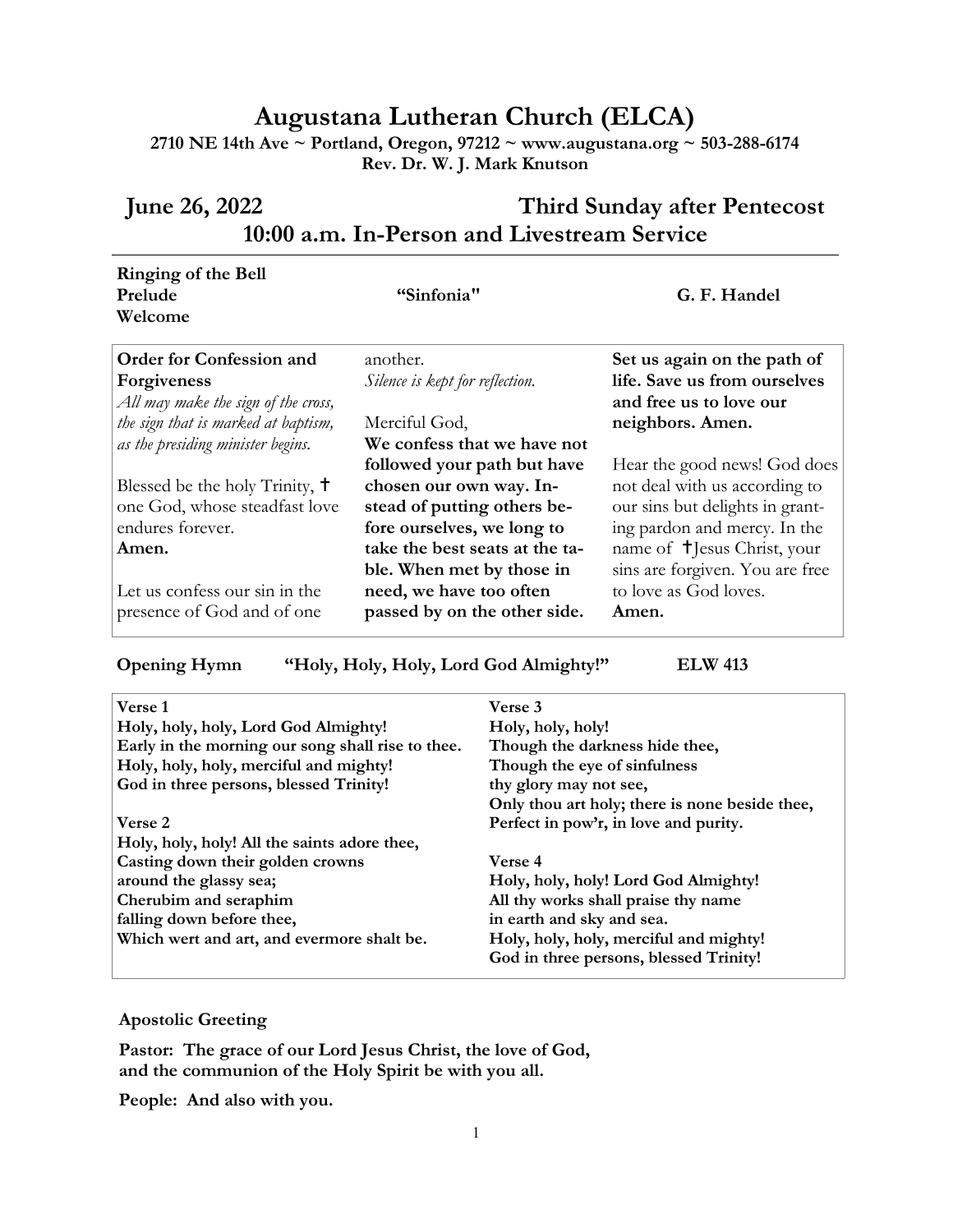## **Call to Worship**

**Be with Us, Great Spirit**

| Leader:        | We are your children.                                               |  |  |
|----------------|---------------------------------------------------------------------|--|--|
| People:        | We have heard you in the winds, seen you in the sunrise;            |  |  |
|                | We have felt your kindness in the seasons.                          |  |  |
| <i>Leader:</i> | Great Spirit, we know you! We hear you speak!                       |  |  |
| People:        | We know this very moment you are near to us as the air surrounds us |  |  |
|                | and fills our lungs with life.                                      |  |  |
| Leader:        | Be with us, Great Spirit. Show us the way you would have us go!     |  |  |
|                | From Family Prayer by Sister Kevin Marie Flynn. Used by permission. |  |  |
|                |                                                                     |  |  |

| Choir | "Bless the Lord, O My Soul" (Psalm 107) | C. Franck |
|-------|-----------------------------------------|-----------|
|-------|-----------------------------------------|-----------|

Prayer of the day: **Sovereign God, ruler of all hearts, you call us to obey you, and you favor us with true freedom. Keep us faithful to the ways of your Son, that, leaving behind all that hinders us, we may steadfastly follow your paths, through Jesus Christ, our Savior and Lord. Amen.**

| <b>First Lesson</b>  | 1 Kings 19:15-16, 19-21 |
|----------------------|-------------------------|
| Psalm 16             |                         |
| <b>Second Lesson</b> | Galatians 5:1, 13-25    |

**Children's Time**

**Mission Moment and Offering**

**Offering Prayer: Blessed are you, O God, ruler of heaven and earth. Day by day you shower us with blessings. As you have raised us to new life in Christ, give us glad and generous hearts, ready to praise you and to respond to those in need, through Jesus Christ, our Savior and Lord. Amen.**

**Gospel Acclamation (All) Alleluia. Lord, to whom shall we go? You have the words of eternal life. Alleluia.** 

**Leader: The Holy Gospel according to Luke, the ninth chapter. All: Glory to you, O Lord.**

**The Reading of the Gospel Luke 9:51-62 Leader: (reads the gospel ) Leader: The gospel of the Lord. All: Praise to you, O Christ.**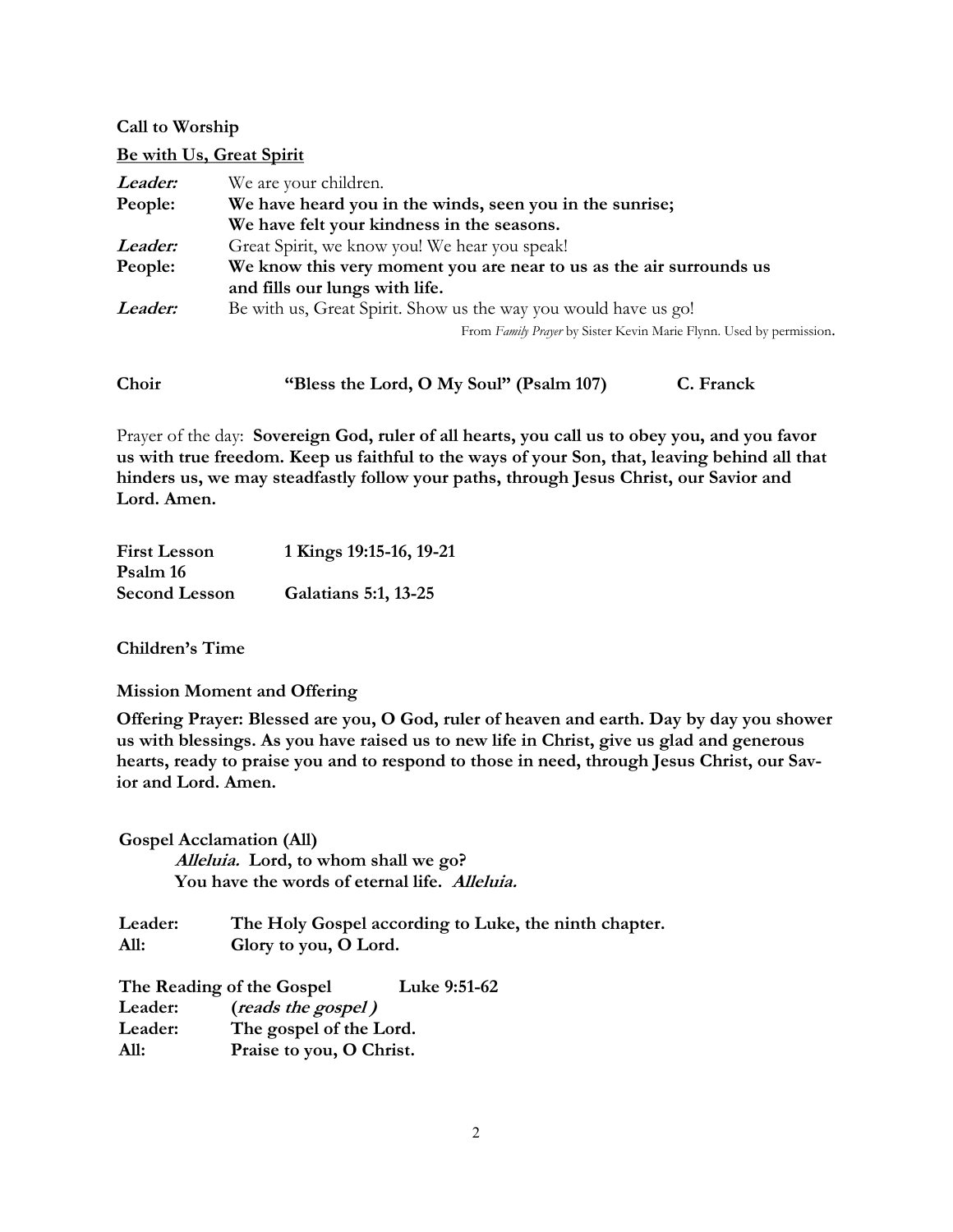| <b>Choir Anthem</b>                                                                                                                                                                                                                                                                                                                                                                                                                            | "Halle, Halle, Halle"     |                                            | Caribbean, arr. H. Hopson                                                                                                                                                                                                                                                                                                                                                                             |
|------------------------------------------------------------------------------------------------------------------------------------------------------------------------------------------------------------------------------------------------------------------------------------------------------------------------------------------------------------------------------------------------------------------------------------------------|---------------------------|--------------------------------------------|-------------------------------------------------------------------------------------------------------------------------------------------------------------------------------------------------------------------------------------------------------------------------------------------------------------------------------------------------------------------------------------------------------|
| Sermon                                                                                                                                                                                                                                                                                                                                                                                                                                         | "The Fruit of the Spirit" |                                            | Rev. Dr. W. J. Mark Knutson                                                                                                                                                                                                                                                                                                                                                                           |
| Hymn of the Day                                                                                                                                                                                                                                                                                                                                                                                                                                | "Spirit of Gentleness"    |                                            | <b>ELW 396</b>                                                                                                                                                                                                                                                                                                                                                                                        |
| Refrain<br>Spirit, spirit of gentleness,<br>blow through the wilderness calling and free;<br>Spirit, Spirit of restlessness,<br>Stir me from placidness, wind, wind on the sea.<br>Verse 1<br>You moved on the waters,<br>you called to the deep,<br>Then you coaxed up the mountains<br>from the valleys of sleep;<br>And over the eons you called to each thing:<br>"Awake from your slumbers<br>and rise on your wings." Refrain<br>Verse 2 |                           | with idols and lies,<br>Verse 3<br>Verse 4 | Then you spoke through your prophets<br>to open their eyes. Refrain<br>You sang in a stable, you cried from a hill,<br>Then you whispered in silence<br>when the whole world was still<br>And down in the city you called once again,<br>When you blew through your people<br>on the rush of the wind. Refrain<br>You call from tomorrow,<br>you break ancient schemes.<br>From the bondage of sorrow |
| You swept through the desert,<br>you stung with the sand,<br>And you goaded your people<br>with a law and a land;<br>And when they were blinded                                                                                                                                                                                                                                                                                                |                           |                                            | all the captives dream dreams;<br>Our women see visions,<br>our men clear their eyes.<br>With bold new decisions<br>your people arise. Refrain                                                                                                                                                                                                                                                        |
|                                                                                                                                                                                                                                                                                                                                                                                                                                                |                           |                                            |                                                                                                                                                                                                                                                                                                                                                                                                       |
| <b>Apostles' Creed</b><br>I believe in God, the Father almighty,<br>creator of heaven and earth.<br>I believe in Jesus Christ, God's only Son,<br>our Lord,<br>who was conceived by the Holy Spirit,<br>born of the virgin Mary,<br>suffered under Pontius Pilate,<br>was crucified, died, and was buried;<br>he descended to the dead.                                                                                                        |                           | dead.                                      | On the third day he rose again;<br>he ascended into heaven,<br>he is seated at the right hand of the Father,<br>and he will come to judge the living and the<br>I believe in the Holy Spirit,<br>the holy catholic church,<br>the communion of saints,<br>the forgiveness of sins,<br>the resurrection of the body,<br>and the life everlasting. Amen.                                                |

**Prayers of the People** *response:* **Lord, in your mercy, hear our prayer**